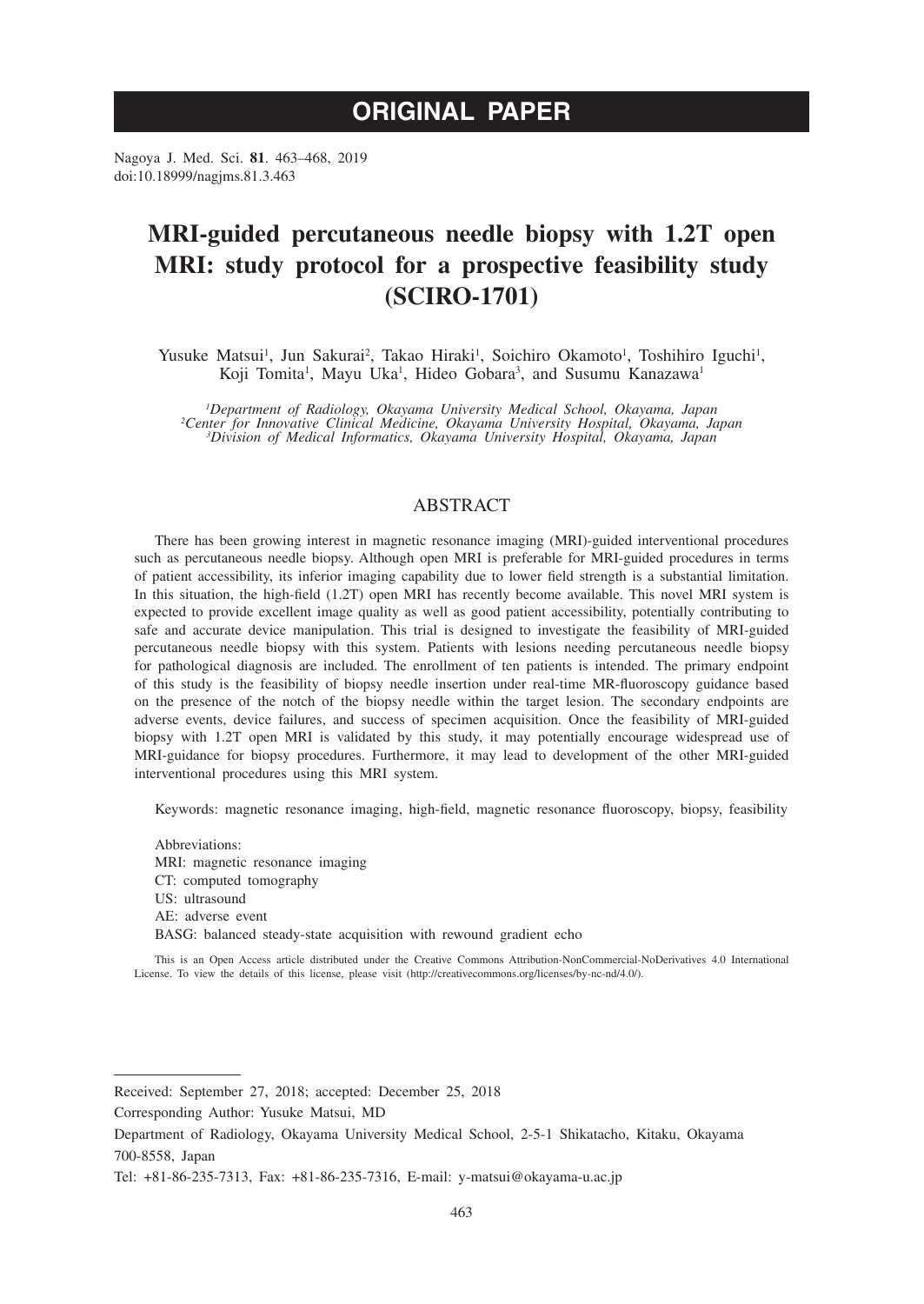## INTRODUCTION

In recent years, there has been growing interest in magnetic resonance imaging (MRI)-guided interventional procedures such as percutaneous needle biopsy. The use of MRI-guidance has several advantages, compared with computed tomography (CT)- or ultrasound (US)-guidance. MRI provides multiplanar imaging with excellent soft tissue contrast.<sup>1,2</sup> Furthermore, there is no radiation exposure either to patients and physicians. MRI-guided biopsy is performed using either open or closed-bore MRI system.1-7 The standard closed-bore MRI has a narrow cylindrical design that restricts access to the patient. When performing MRI-guided biopsy with this type of MRI system, needle manipulation is usually performed with the patient outside the magnet because of space restriction.<sup>1</sup> In other words, patients are moved in and out of the magnet repetitively for MRI scanning and needle manipulation during the procedure.<sup>3</sup> The limited patient access in the closed-bore MRI systems has hampered the widespread use of MRI-guidance for biopsies.4 In contrast, the open MRI has a sandwich-like design with wide open sides, offering good patient  $accessibility<sup>1-3</sup>$  Because of this configuration, the open MRI system enables needle manipulation under real-time MRI guidance (MR-fluoroscopy), while keeping the patient inside the magnet. Such superior patient accessibility and real-time imaging capability are substantial advantages of using open MRI for MRI-guided biopsy. However, most of the open MRI systems are of low- or mid-field strength, and therefore, the image quality of these systems is not excellent enough compared with that of high-field closed-bore MRI. MR image quality may affect the accuracy and safety of the biopsy procedures. Recently, an open MRI system with high-field strength (1.2T) has become available (OASIS; Hitachi, Tokyo, Japan) worldwide. This high-field open MRI system is expected to provide excellent quality of MR images as well as good patient accessibility, hence potentially contributing to safe and accurate device manipulation. To date, there has been no report regarding the use of this novel MRI system for MRI-guided interventional procedures. Thus, we designed a prospective study to investigate the feasibility of MR fluoroscopy-guided percutaneous needle biopsy with 1.2T open MRI. This article presents the outline of the study protocol.

### **METHODS**

#### *Study purpose*

The purpose of this study is to evaluate the feasibility of MRI-guided percutaneous needle biopsy with 1.2T open MRI.

#### *Study design*

This is a single-center, single-arm, open-label, prospective, feasibility trial. This study is registered at Japan Registry of Clinical Trials (trial ID, jRCTs062180019).

#### *Endpoints*

The primary endpoint is the feasibility of biopsy needle insertion under MR-fluoroscopy guidance with 1.2T open MRI. The procedure is considered feasible when the notch of the biopsy needle is within the target lesion on the MR images. The secondary endpoints include all adverse events (AEs), procedure-related AEs, device-related AEs, device failures, and success of tissue specimen acquisition. AEs are graded according to Common Terminology Criteria for Adverse Events version 4.0.8 Acquisition of tissue specimens is considered successful when the specimen amount is sufficient for pathological diagnosis.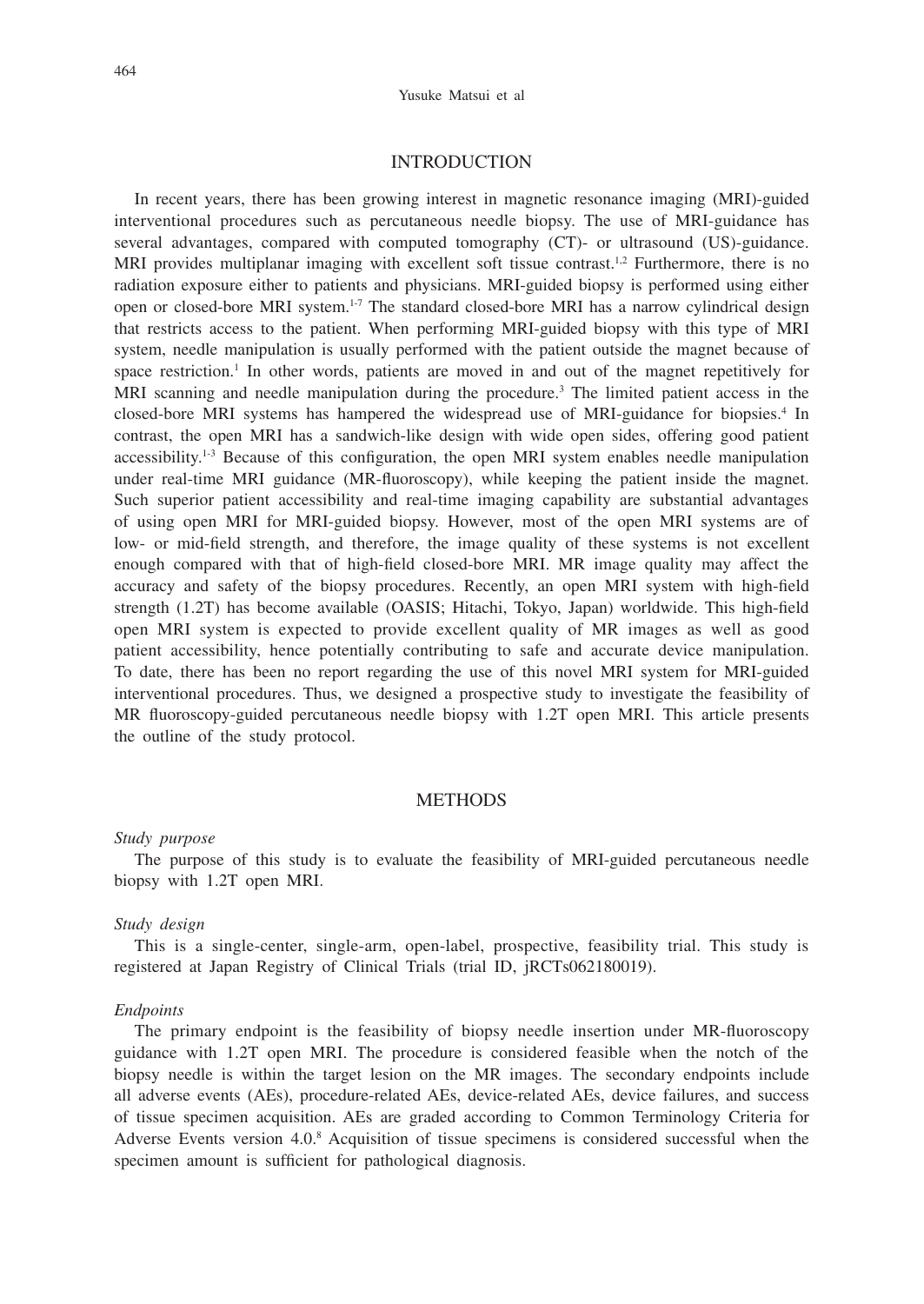### *Sample size*

Because the present study is an exploratory trial, sample size is not statistically calculated. The target number of study subjects is ten: this is expected to be large enough to evaluate the feasibility and the other endpoints of the study. The period of patient recruitment is between April 2018 and March 2022.

#### *Inclusion criteria*

- 1) Target lesion that cannot be diagnosed by noninvasive examinations and needing percutaneous needle biopsy for pathological diagnosis.
- 2) Size of the target lesion larger than 20 mm.
- 3) Applicability of a body coil developed for MRI-guided procedures to the patient.
- 4) Target lesion clearly visible in the images obtained by 1.2T open MRI.
- 5) Target lesion from which acquisition of specimens by a cutting needle is assumed to be possible.
- 6) Expected survival time of the patient of more than 28 days from the registration.
- 7) Written informed consent provided by the patient.
- 8) Age of the patient 20 years old and older.

## *Exclusion criteria*

- 1) Presence of contraindication of MRI.
- 2) Target lesion that is too small for biopsy.
- 3) Absence of the safe needle insertion pathway because of the presence of critical organs or vessel structures.
- 4) Presence of severe comorbidities of patients such as severe heart failure (New York Heart Association Classification III or IV), or active infectious disease except viral hepatitis.
- 5) Presence of a fever higher than 38°C.
- 6) Laboratory findings of white blood-cell count  $\langle 2,000/\mu L$ , hemoglobin  $\langle 6,0 \rangle$  g/dL, platelet count <50,000/µL, or prothrombin time-international normalized ratio >1.5.
- 7) Pregnant status.
- 8) Inappropriateness of the candidate for the study judged by the investigators because of other reasons.

## *Biopsy procedure*

The biopsy is performed using 1.2T open MRI system in the inpatient settings (Fig. 1). The body coil (Open Rigid Body Coil; Hitachi, Tokyo, Japan) which has optimal custom-made design for MRI-guided intervention is used for the biopsy procedure. Fast spin-echo T2 and/or T1 weighted images, and balanced steady-state acquisition with rewound gradient echo (BASG) images of the region of interest with 5 mm slice thickness are initially obtained for biopsy planning. After sterilization, local anesthesia is administered into the skin entry point by means of a 22G MR-compatible needle (KIM; Innovative Tomography Products, Bochum, Germany). A 16G introducer needle (KIM; Innovative Tomography Products, Bochum, Germany) is inserted under real-time MR-fluoroscopy guidance with a single slice image of 5-mm thickness updated every 1 s. BASG sequence is applied for the MR-fluoroscopy imaging. Although the needle is generally monitored on an axial plane, coronal, sagittal, and oblique planes are also available when necessary. Once the tip of the introducer needle reaches the edge of the target lesion, a 18G semi-automatic cutting biopsy needle (BIM; Innovative Tomography Products, Bochum, Germany) is advanced into the target lesion through the introducer needle under MR-fluoroscopy guidance. After confirming the appropriate needle position, the biopsy needle is fired. Acquisition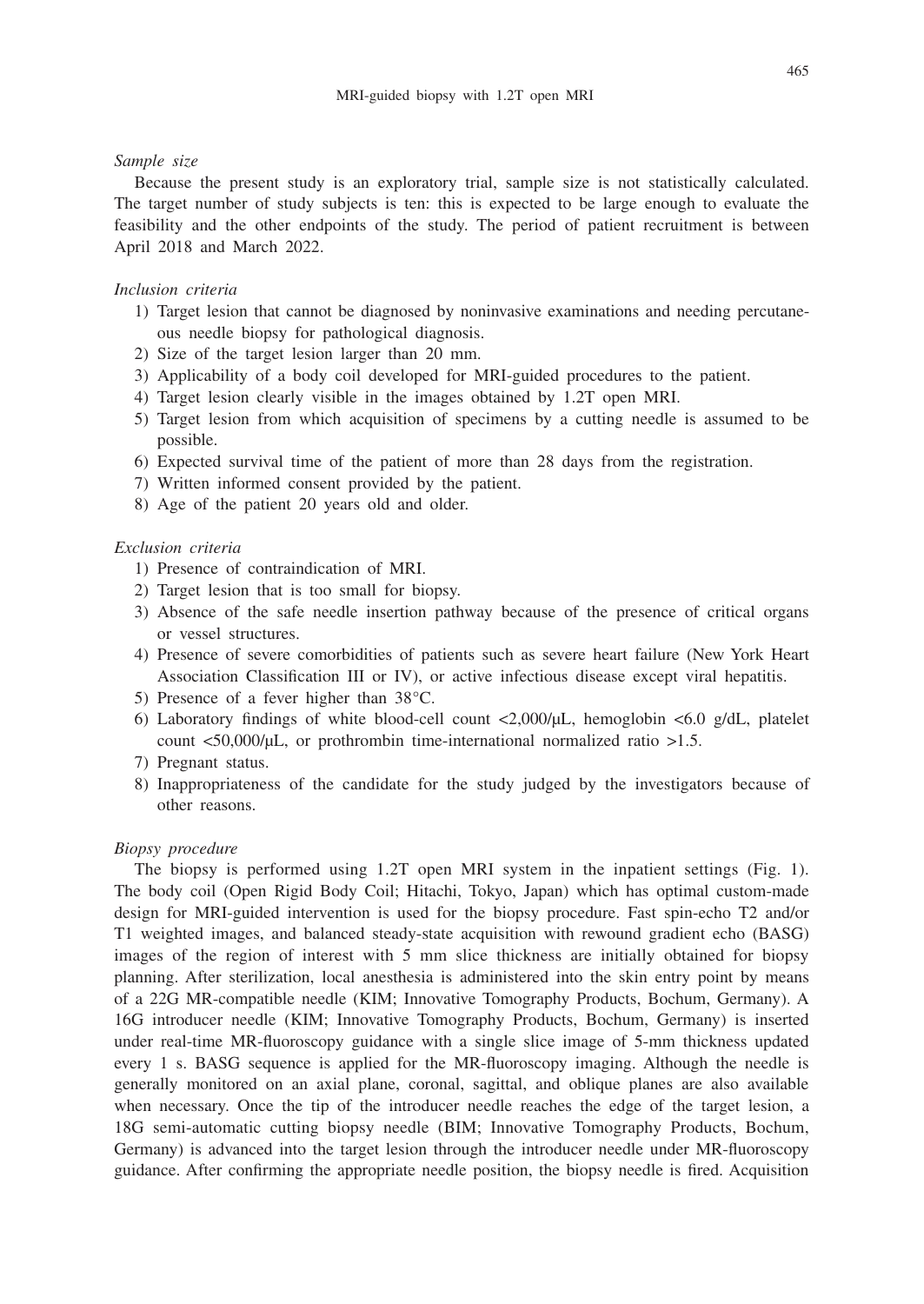

**Fig. 1** 1.2T open magnetic resonance imaging (MRI) system

The MRI system has open sandwich design, which is preferable for patient access. The needle is monitored on the display installed in the MRI room (arrow).

of tissue specimens can be repeated until a sufficient amount is obtained. After removal of the needles, MRI scan of the target area is performed to evaluate AEs.

#### *Post-procedure Observations*

After the biopsy procedure, the patient is carefully observed for clinical symptoms. The patient is discharged on the following day of the procedure after undergoing evaluation of clinical symptoms, AEs, and blood counts, unless AE that requires inpatient treatment occurs. In all patients, follow-up evaluation of clinical symptoms and AEs is conducted at  $14 \pm 7$  days after the biopsy procedure.

## *Interim analysis and monitoring*

The Data and Safety Monitoring Committee evaluates the safety after completion of the first five cases. The Data and Safety Monitoring Committee may decide on early termination of the study in case there are severe AEs in more than three of the five cases. Patient eligibility, protocol compliance, data submission, and proper reporting of AEs are ensured by in-house monitoring.

#### *Statistical analysis*

Demographic data are summarized by descriptive statistics. The feasibility rate (%) is calculated by dividing the number of patients for whom biopsy needle insertion under MR-fluoroscopy guidance is successful by the total number of patients who undergo the biopsy procedure. The rate (%) of all AEs, AEs of grade 3 or greater, procedure-related AEs, device-related AEs, device failures, and specimen acquisition success are also calculated.

# **DISCUSSION**

Percutaneous image-guided biopsy of targets in various organs are widely used for histopathological diagnosis. CT and US are common image-guidance modalities used for biopsy. Nevertheless, each of these has its own drawbacks. For example, radiation exposure is an inevitable disadvantage of CT-guided biopsy. Lack of deep tissue penetration and acoustic shadowing are disadvantages of US-guided biopsy.<sup>5</sup> MRI-guided biopsy has emerged as an alternative method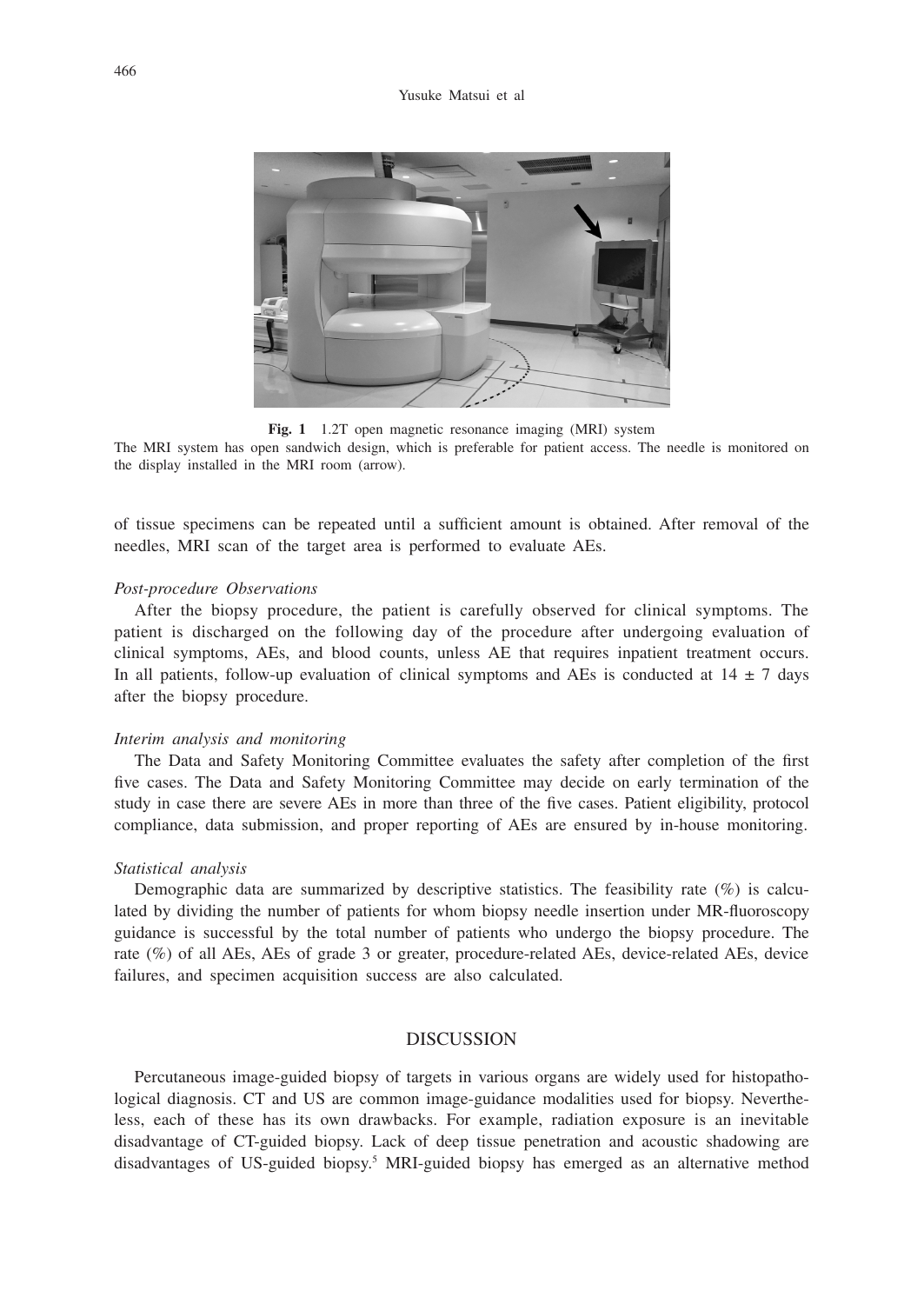with potential advantages over CT- and US-guided biopsies. Regarding the application of MRIguided procedures, there is a distinct difference between open and closed-bore MRI systems.9 Open MRI is preferable in terms of patient accessibility, but usually has inferior image quality. Closed-bore MRI offers better image quality, but the patient access is restricted. Incompatibility of high image quality and good patient accessibility has been a limitation of conventional MRIguided procedures. Recently, efforts have been made to overcome this drawback. Several authors reported the use of large-bore MRI, which offers better patient accessibility than conventional closed-bore MRI.6,7 An alternative method is the use of open MRI with high field strength, which provides better imaging quality than conventional open MRI.<sup>3</sup> The 1.2T open MRI system used in the present study has the highest field strength among such high-field open MRI systems currently available in a clinical setting, and has significant potential for use in MRI-guided procedures. The present study is an initial trial investigating the MRI-guided procedure using this system. Once the feasibility of MRI-guided biopsy with 1.2T open MRI is validated by this study, it may potentially encourage widespread use of MRI-guidance for biopsy procedures. Furthermore, it may lead to development of the other MRI-guided interventional procedures (e.g., tumor ablation) using this MRI system.

# ETHICS APPROVAL

The study protocol has been approved by Okayama University Certified Review Board (approval number, CRB18-007).

### ACKNOWLEDGMENTS

This study is supported by a grant from the Japan Society for the Promotion of Science (JSPS KAKENHI, Grant Number 17K10438).

# CONFLICT OF INTEREST

None of the authors have identified a conflict of interest directly relevant to this study.

# **REFERENCES**

- 1. Adam G, Bücker A, Nolte-Ernsting C, Tacke J, Günther RW. Interventional MR imaging: percutaneous abdominal and skeletal biopsies and drainages of the abdomen. *Eur Radiol*. 1999;9(8):1471–1478.
- 2. Kariniemi J, Blanco Sequeiros R, Ojala R, Tervonen O. MRI-guided abdominal biopsy in a 0.23-T openconfiguration MRI system. *Eur Radiol*. 2005;15(6):1256–1262.
- 3. Fischbach F, Bunke J, Thormann M, et al. MR-guided freehand biopsy of liver lesions with fast continuous imaging using a 1.0-T open MRI scanner: experience in 50 patients. *Cardiovasc Intervent Radiol*. 2011;34(1):188–192.
- 4. Carrino JA, Khurana B, Ready JE, Silverman SG, Winalski CS. Magnetic resonance imaging-guided percutaneous biopsy of musculoskeletal lesions. *J Bone Jt Surg Am*. 2007;89(10):2179–2187.
- 5. Kerimaa P, Marttila A, Hyvonen P, et al. MRI-guided biopsy and fine needle aspiration biopsy (FNAB) in the diagnosis of musculoskeletal lesions. *Eur J Radiol*. 2013;82(12):2328–2333.
- 6. Stattaus J, Maderwald S, Forsting M, Barkhausen J, Ladd ME. MR-guided core biopsy with MR fluoroscopy using a short, wide-bore 1.5-Tesla scanner: feasibility and initial results. *J Magn Reson Imaging*. 2008;27(5):1181–1187.